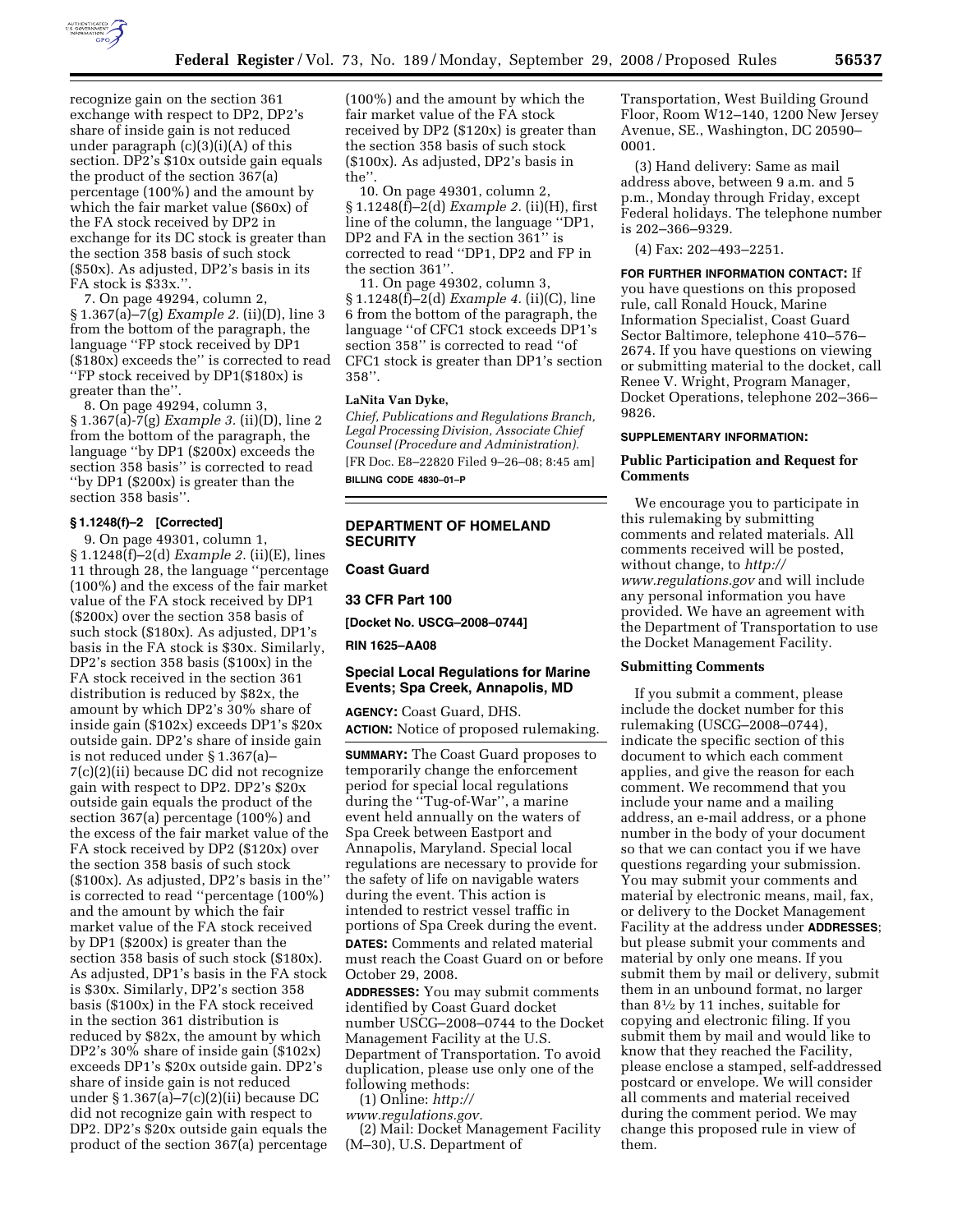## **Viewing Comments and Documents**

To view comments, as well as documents mentioned in this preamble as being available in the docket, go to *http://www.regulations.gov* at any time. Enter the docket number for this rulemaking (USCG–2008–0744) in the Search box, and click ''Go >>.'' You may also visit either the Docket Management Facility in Room W12–140 on the ground floor of the Department of Transportation West Building, 1200 New Jersey Avenue, SE., Washington, DC 20590, between 9 a.m. and 5 p.m., Monday through Friday, except Federal holidays; or the Fifth Coast Guard District, Prevention Division, 431 Crawford Street, Portsmouth, VA, 23704 between 10 a.m. and 2 p.m., Monday through Friday, except Federal holidays.

#### **Privacy Act**

Anyone can search the electronic form of all comments received into any of our dockets by the name of the individual submitting the comment (or signing the comment, if submitted on behalf of an association, business, labor union, etc.). You may review a Privacy Act, system of records notice regarding our public dockets in the January 17, 2008 issue of the **Federal Register** (73 FR 3316).

#### **Public Meeting**

We do not now plan to hold a public meeting. But you may submit a request for one to the Docket Management Facility at the address under **ADDRESSES** explaining why one would be beneficial. If we determine that one would aid this rulemaking, we will hold one at a time and place announced by a later notice in the **Federal Register**.

#### **Background and Purpose**

Annually, the City of Annapolis sponsors the ''Tug-of-War'', across the waters of Spa Creek between Eastport and Annapolis, Maryland. The event consists of a tug of war between teams on the Eastport side of Spa Creek pulling against teams on the Annapolis side of Spa Creek. The opposing teams will pull a floating rope approximately 1,700 feet in length, spanning Spa Creek. A fleet of spectator vessels is anticipated. The regulation at 33 CFR 100.501 is effective annually for the Tug-of-War marine event. The table to § 100.501, event No. 29 establishes the enforcement date for the Tug-of-War. This regulation proposes to temporarily change the enforcement date from ''October—last Saturday or November first Saturday'' to the second Saturday in November, holding the marine event on November 8, 2008. The City of Annapolis who is the sponsor for this

event intends to hold this event annually; however, they have changed the date of the event for 2008 so that it is outside the scope of the existing enforcement period. Due to the need for vessel control while the rope is spanned across Spa Creek, vessel traffic would be temporarily restricted to provide for the safety of participants, spectators and transiting vessels.

## **Discussion of Proposed Rule**

The Coast Guard proposes to temporarily suspend the regulations at 33 CFR 100.501 by changing the date of enforcement in the table to § 100.501 to reflect the event will be conducted in 2008 on the second Saturday in November, November 8, 2008. This proposed change is needed to accommodate the sponsor's schedule. The special local regulations will be enforced from 10:30 a.m. to 2:30 p.m. on November 8, 2008, and will restrict general navigation in the regulated area during the marine event. Except for persons or vessels authorized by the Coast Guard Patrol Commander, no person or vessel may enter or remain in the regulated area during the effective period. The regulated area is needed to control vessel traffic during the event to enhance the safety of participants and transiting vessels.

In addition to notice in the **Federal Register**, the maritime community will be provided extensive advance notification via the Local Notice to Mariners, and marine information broadcasts so mariners can adjust their plans accordingly.

## **Regulatory Analyses**

We developed this proposed rule after considering numerous statutes and executive orders related to rulemaking. Below we summarize our analyses based on 13 of these statutes or executive orders.

## **Regulatory Planning and Review**

This proposed rule is not a significant regulatory action under section 3(f) of Executive Order 12866, Regulatory Planning and Review, and does not require an assessment of potential costs and benefits under section 6(a)(3) of that Order. The Office of Management and Budget has not reviewed it under that Order.

Although this proposed rule prevents traffic from transiting a portion of Spa Creek during the event, the effect of this regulation will not be significant due to the limited duration that the regulated area will be in effect and the extensive advance notifications that will be made to the maritime community via marine information broadcasts, local radio

stations and area newspapers so mariners can adjust their plans accordingly. Additionally, the proposed regulated area has been narrowly tailored to impose the least impact on general navigation yet provide the level of safety deemed necessary. Vessel traffic will be able to transit the regulated area when the Coast Guard Patrol Commander deems it is safe to do so.

## **Small Entities**

Under the Regulatory Flexibility Act (5 U.S.C. 601–612), we have considered whether this proposed rule would have a significant economic impact on a substantial number of small entities. The term ''small entities'' comprises small businesses, not-for-profit organizations that are independently owned and operated and are not dominant in their fields, and governmental jurisdictions with populations of less than 50,000.

The Coast Guard certifies under 5 U.S.C. 605(b) that this proposed rule would not have a significant economic impact on a substantial number of small entities. This rule will effect the following entities, some of which may be small entities: The owners or operators of vessels intending to transit or anchor in a portion of Spa Creek during the event.

This proposed rule will not have a significant economic impact on a substantial number of small entities for the following reasons. This rule will be in effect for only a 4-hour period. Vessel traffic will be able to transit the regulated area when the Coast Guard Patrol Commander deems it is safe to do so. Before the enforcement period, we will issue maritime advisories so mariners can adjust their plans accordingly.

If you think that your business, organization, or governmental jurisdiction qualifies as a small entity and that this rule would have a significant economic impact on it, please submit a comment (see **ADDRESSES**) explaining why you think it qualifies and how and to what degree this rule would economically affect it.

### **Assistance for Small Entities**

Under section 213(a) of the Small Business Regulatory Enforcement Fairness Act of 1996 (Pub. L. 104–121), we want to assist small entities in understanding this proposed rule so that they can better evaluate its effects on them and participate in the rulemaking. If the rule would affect your small business, organization, or governmental jurisdiction and you have questions concerning its provisions or options for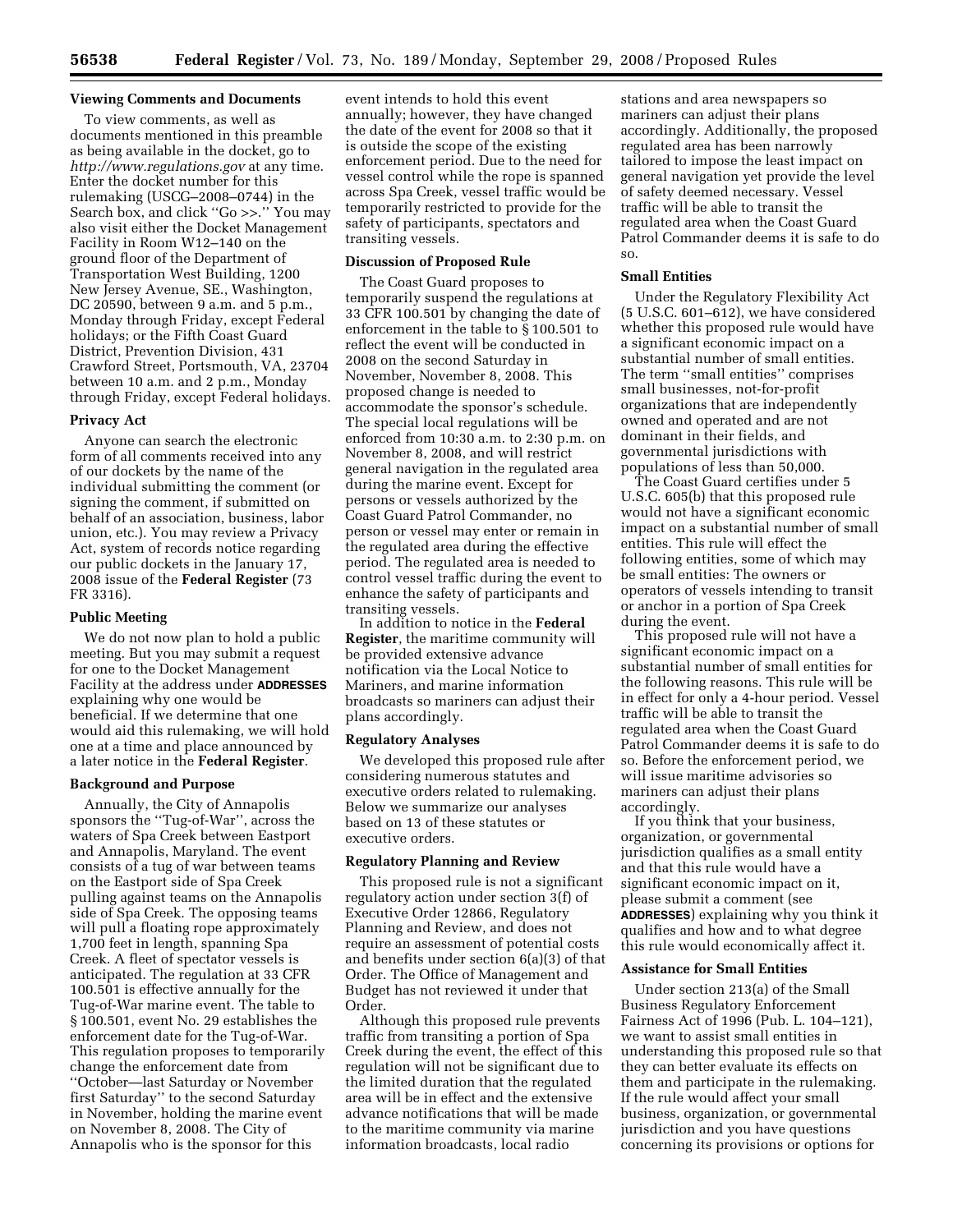compliance, please contact Coast Guard Sector Baltimore listed under **FOR FURTHER INFORMATION CONTACT** at the beginning of this rule. The Coast Guard will not retaliate against small entities that question or complain about this proposed rule or any policy or action of the Coast Guard.

### **Collection of Information**

This proposed rule would call for no new collection of information under the Paperwork Reduction Act of 1995 (44 U.S.C. 3501–3520).

### **Federalism**

A rule has implications for federalism under Executive Order 13132, Federalism, if it has a substantial direct effect on State or local governments and would either preempt State law or impose a substantial direct cost of compliance on them. We have analyzed this proposed rule under that Order and have determined that it does not have implications for federalism.

### **Unfunded Mandates Reform Act**

The Unfunded Mandates Reform Act of 1995 (2 U.S.C. 1531–1538) requires Federal agencies to assess the effects of their discretionary regulatory actions. In particular, the Act addresses actions that may result in the expenditure by a State, local, or tribal government, in the aggregate, or by the private sector of \$100,000,000 or more in any one year. Though this proposed rule would not result in such an expenditure, we do discuss the effects of this rule elsewhere in this preamble.

#### **Taking of Private Property**

This proposed rule would not effect a taking of private property or otherwise have taking implications under Executive Order 12630, Governmental Actions and Interference with Constitutionally Protected Property Rights.

## **Civil Justice Reform**

This proposed rule meets applicable standards in sections 3(a) and 3(b)(2) of Executive Order 12988, Civil Justice Reform, to minimize litigation, eliminate ambiguity, and reduce burden.

#### **Protection of Children**

We have analyzed this proposed rule under Executive Order 13045, Protection of Children from Environmental Health Risks and Safety Risks. This rule is not an economically significant rule and would not create an environmental risk to health or risk to safety that might disproportionately affect children.

## **Indian Tribal Governments**

This proposed rule does not have tribal implications under Executive Order 13175, Consultation and Coordination with Indian Tribal Governments, because it would not have a substantial direct effect on one or more Indian tribes, on the relationship between the Federal Government and Indian tribes, or on the distribution of power and responsibilities between the Federal Government and Indian tribes.

#### **Energy Effects**

We have analyzed this proposed rule under Executive Order 13211, Actions Concerning Regulations That Significantly Affect Energy Supply, Distribution, or Use. We have determined that it is not a ''significant energy action'' under that order because it is not a ''significant regulatory action'' under Executive Order 12866 and is not likely to have a significant adverse effect on the supply, distribution, or use of energy. The Administrator of the Office of Information and Regulatory Affairs has not designated it as a significant energy action. Therefore, it does not require a Statement of Energy Effects under Executive Order 13211.

#### **Technical Standards**

The National Technology Transfer and Advancement Act (NTTAA) (15 U.S.C. 272 note) directs agencies to use voluntary consensus standards in their regulatory activities unless the agency provides Congress, through the Office of Management and Budget, with an explanation of why using these standards would be inconsistent with applicable law or otherwise impractical. Voluntary consensus standards are technical standards (e.g., specifications of materials, performance, design, or operation; test methods; sampling procedures; and related management systems practices) that are developed or

adopted by voluntary consensus standards bodies.

This proposed rule does not use technical standards. Therefore, we did not consider the use of voluntary consensus standards.

## **Environment**

We have analyzed this proposed rule under Department of Homeland Security Management Directive 5100.1 and Commandant Instruction M16475.lD, which guide the Coast Guard in complying with the National Environmental Policy Act of 1969 (NEPA) (42 U.S.C. 4321–4370f), and have made a preliminary determination under the Instruction that this action is not likely to have a significant effect on the human environment. An environmental analysis checklist supporting this preliminary determination is available in the docket where indicated under **ADDRESSES**. We seek any comments or information that may lead to the discovery of a significant environmental impact from this proposed rule.

#### **List of Subjects in 33 CFR Part 100**

Marine safety, Navigation (water), Reporting and recordkeeping requirements, Waterways.

For the reasons discussed in the preamble, the Coast Guard proposes to amend 33 CFR part 100 as follows:

## **PART 100—SAFETY OF LIFE ON NAVIGABLE WATERS**

1. The authority citation for part 100 continues to read as follows:

### **Authority:** 33 U.S.C. 1233.

2. In § 100.501, from October 24, 2008 to November 15, 2008, suspend line No. 29 in the Table to § 100.501.

3. In § 100.501, from 10:30 a.m. to 2:30 p.m., on November 8, 2008, add line No. 58 in Table to § 100.501 to read as follows:

#### **§ 100.501 Special Local Regulations; Marine Events in the Fifth Coast Guard District.**

#### \* \* \* \* \*

## Table to § 100.501

All coordinates listed in the Table to § 100.501 reference Datum NAD 1983.